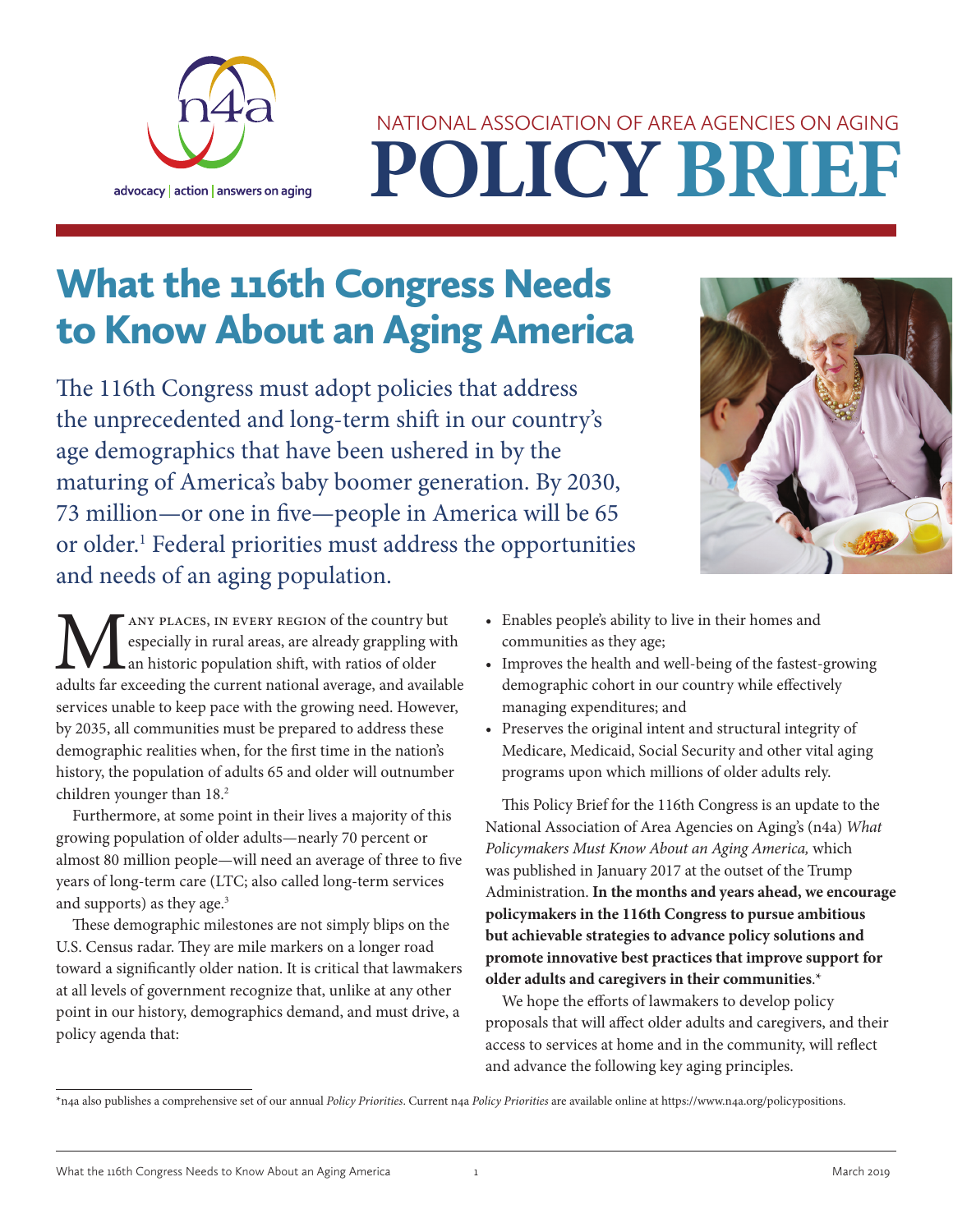## People Want to Age Safely in Their Homes and Communities

## **Strengthen access to and the efficacy of social services that support the costeffective aging options people most want.**

Preserving the ability of millions of older adults to live at home and in their communities—and forgo more restrictive, expensive and often unwanted institutional care—requires a range of supportive services that include in-home care, homemaker services, transportation, respite care, home-delivered meals and more. These services are provided in nearly every community in the country through local Area Agencies on Aging (AAAs) and Title VI Native American aging programs.

Historically, AAAs and Title VI programs have fostered the development and coordination of these home and community-based services (HCBS) to older adults and their caregivers. Maximizing public-private partnerships, AAAs work with tens of thousands of local providers and vendors to deliver these critical home and community-based services to millions of older adults and caregivers annually. This collective community is known as the Aging Network, and the resulting national system, which has been functioning efficiently and effectively for more than four decades, supports people where they want to age—at home and in the community.

The Aging Network helps individuals avoid unnecessary and more expensive institutional care and/or spending down of their assets to qualify for Medicaid. In 2019, the average annual cost for a private room in nursing home care exceeded \$100,000.4 Delaying or preventing institutionalization can save federal and state governments between \$45,000 and \$70,000 dollars per individual each year.<sup>5</sup> As the population of older adults grows, it is critical that federal policymakers place greater emphasis on advancing priorities and programs that enhance access to HCBS, including discretionary programs like those included in the Older Americans Act (OAA).

In addition to federal investments, AAAs leverage state, local and private funding to build comprehensive systems of HCBS in their communities. The U.S. Administration on Aging (AoA) surveys show that every \$1 in federal funding for the OAA leverages nearly an additional \$3 in both public and private funding.<sup>6</sup> Furthermore, the Aging Network engages hundreds of thousands of volunteers who donate millions of volunteer hours each year, further reinforcing federal, state and local investments.

The current authorization of the Older Americans Act expires in September 2019, and the 116th Congress will have an opportunity to pass an OAA reauthorization that fulfills

important bipartisan promises to support opportunities for aging in place. Specifically, we urge lawmakers to include significant increases in OAA authorization amounts to make robust and necessary investments in critical OAA services.\*

We also encourage congressional appropriators to seek opportunities to significantly increase annual appropriations for OAA programs and services. Congress can make a bold statement about supporting older adults and caregivers—and capitalize on the return on investment of these programs—by boosting the reauthorization request for OAA and other aging programs to recognize and respond to both the increasing population of older adults and the rising cost of providing aging services.

## Health Happens in the Home and Community

## **Recognize and promote the importance of integrating social services with the health care delivery system.**

The vast majority of people's health happens outside of traditional health care settings. Unfortunately, aging services and other HCBS that support older adults and caregivers outside of the medical system have a history of inadequate funding to meet the growing needs.

Fortunately, the health care world is increasingly recognizing how social issues affect health and thus health care costs. Programs to address the **social determinants of health** include transportation, nutrition, caregiver support, disease prevention and health promotion, and person-centered care management approaches. According to the Robert Wood Johnson Foundation, nearly 90 percent of physicians indicated they see their patients' need for social supports, but unfortunately 80 percent of doctors said they don't fully know how to connect them to community options.7 And, given current OAA funding limitations, if doctors do connect their patients with social services agencies without additional funding, those agencies may not have the financial capacity to adequately serve the referred patients.

It is essential, therefore, that Congress build upon current efforts and pursue new policy options to ensure that older adults and caregivers have sufficient access to social services/ HCBS that can preserve and improve health and prevent the need for costly medical interventions. It is equally important that long-standing, successful, efficient and cost-effective systems—such as the Aging Network—are included and championed as key partners for the health care system.

<sup>\*</sup>For additional information about the n4a's full slate of priorities for Older Americans Act reauthorization, see n4a's *Recommendations for the Reauthorization of the Older Americans Act,* released in late February 2019.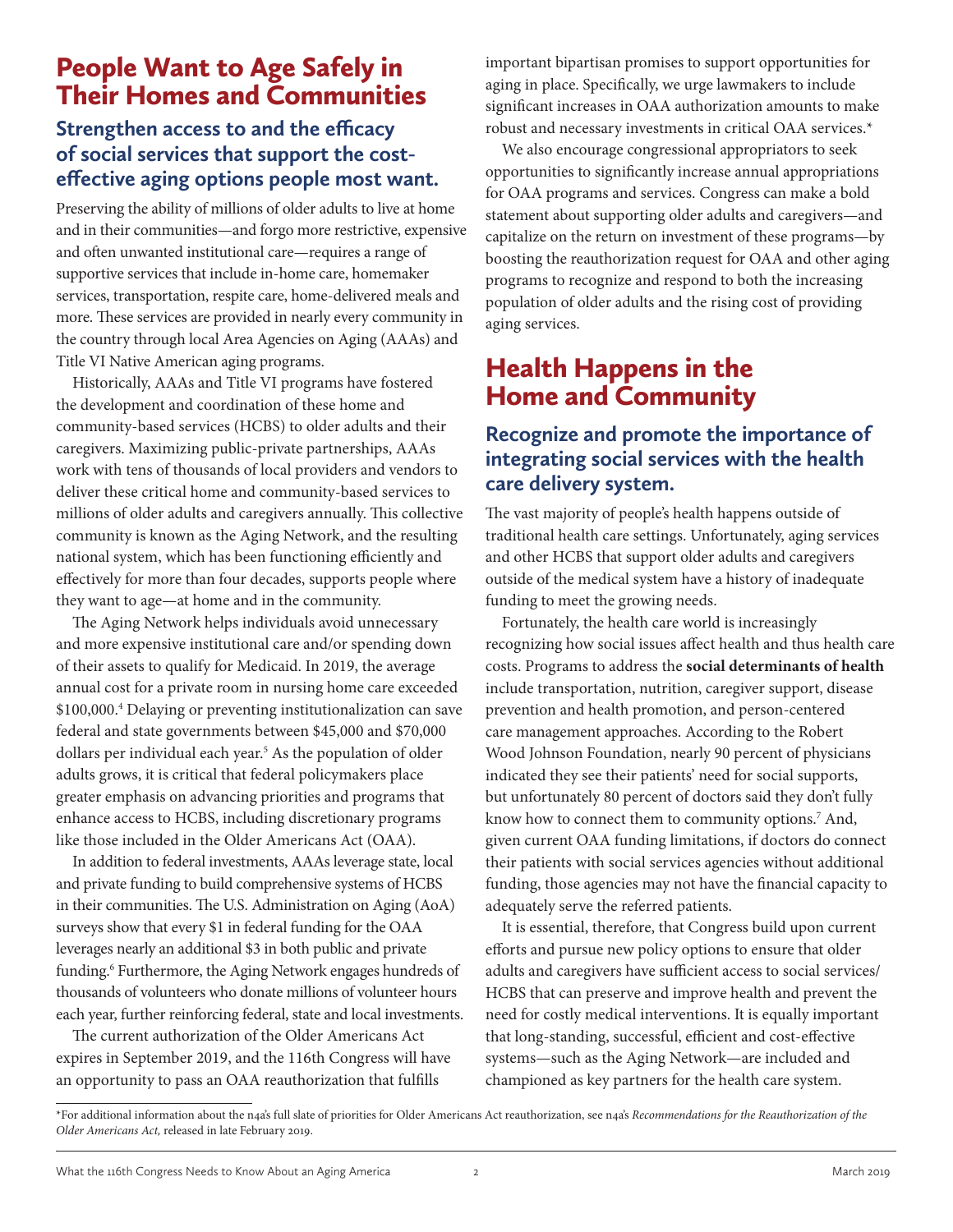Additionally, any efforts to reform access to health care should include the critical conversation about how social determinants of health and issues such as long-term care for a growing aging population factor into health care access and cost trajectories well into the future.

While there is still a wide gap between social services and medical systems, we encourage Congress to seize policy opportunities in Medicare and Medicaid that would bridge this gap by both reinforcing existing integration and exploring new opportunities for new intersections, partnerships and coordination processes to successfully blend and support care across the continuum rather than medicalizing social services.

In fact, the cost of providing some care is lower outside of the medical facility, especially if care can be appropriately provided by a social worker or other social services provider instead of a doctor or nurse. For example, Medicare Advantage plans have, since 2017, begun incorporating coverage for some health-related social services into their service portfolios for chronically ill individuals. Congress and the Administration provided additional authority to do so in 2018, expanding the definition of supplemental benefits. It is incumbent upon policymakers to support these opportunities and evolutions in care and to seek additional strategies to expand access to critical community-based services. It is also important to note that although these services have been proven to reduce health care costs and improve the quality of care, there is still a cost to providing them. To this end it is imperative that congressional leaders understand the social services systems that already exist for HCBS and ensure that AAAs and other community-based organizations are adequately compensated for their contributions to preserving and improving the health outcomes of older adults.

## We Are Only as Strong as Our Caregivers

## **Recognize the critical importance of caregivers by building on current caregiver support programs for this essential informal workforce.**

Every year nearly 40 million unpaid caregivers provide more than \$470 billion worth of support to friends and family.<sup>8</sup> The financial value of this unpaid care rivals the entire federal Medicaid budget. Communities, states and the federal government depend on the work of unpaid caregivers to meet the HCBS needs of an aging population. However, due to limited funding, programs such as the Older Americans Act National Family Caregiver Support Program, which support

those who are caring for aging loved ones (through training, respite, support groups, etc.), while essential to many, do not begin to meet the need for these services. We urge Congress to work with the Aging Network to expand federal investment in current caregiver support programs and to explore policy solutions to ensure that caregivers become a vital and empowered component of state and federal LTSS-delivery reform. The 116th Congress will have an important opportunity to significantly boost support for and investment in the National Family Caregiver Support Program through both the Older Americans Act reauthorization and the FY 2020 appropriations process. Additionally, we encourage lawmakers to seek innovative legislative strategies to bolster and invest in the country's informal caregiving workforce.

## Community Infrastructure is a Critical Component of Healthy Aging

#### **Commit to preserving and promoting existing efficient infrastructure and to prioritizing policies that build communities that are livable for people of all ages.**

Ultimately, the ability of older adults to age in place depends on their ability to access services and infrastructure within their communities. Nearly 70 percent of AAAs have been essential partners in local, state and federal government efforts to make communities more livable for people of all ages.<sup>9</sup> Access to community features, such as affordable, accessible and appropriate transportation and housing options, is often lacking for older adults and people with disabilities, creating barriers to full independence and engagement. We urge Congress to pursue federal policy solutions and support local efforts that enable communities everywhere to ensure that people of all ages have access to essential transportation services and housing options that meet their needs over their lifetime.

It must be noted that increasing older adults' transportation options is of particularly acute importance. The Eldercare Locator, the only national information and referral call center for older adults and caregivers, reports that transportation requests are consistently either the first or second most common inquiry from the thousands of its weekly callers.10 Many older adults find it difficult to access essential transportation services in their communities. This is particularly true for older adults who live in suburban or rural communities where destinations are too far to walk, public transit is inadequate or non-existent, and private transportation is prohibitively expensive.